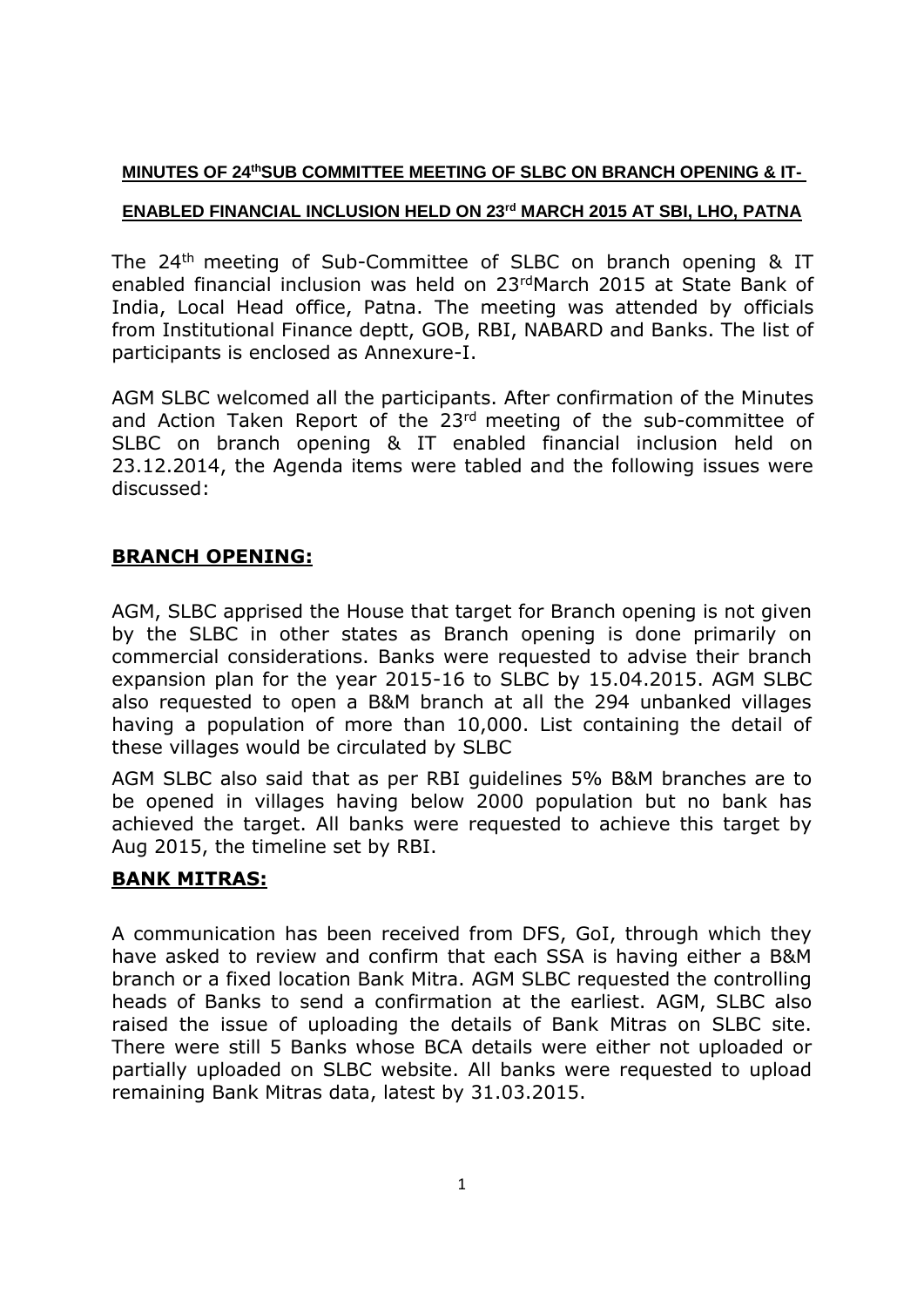# **FINANCIAL LITERACY:**

The representative from NABARD mentioned that Standard Financial Literacy material sent to Banks have not reached the branches as evidenced during their field visit. He requested the banks to send FLC material to all their rural branches and asked to send a confirmation in this regard. It was also advised that all rural branches must hold at least one FLC camp at monthly interval. AGM, SLBC also raised the issue of appointment of counsellors at Gaya, Arwal, Kaimur, Rohtas and Samastipur. The representative from MBGB, PNB and Union Bank said that posting of FLC counsellors in these districts have been completed. AGM, SLBC also said that large numbers of Rupay Cards was issued to account holders under PMJDY, but a huge number of PIN delivery was still pending. He also requested that at the time of PIN delivery the Do's & Dont's in this regard must be conveyed to customers. It was also suggested in the meeting that banners may be displayed in the branches containing the salient features of PMJDY for the benefit of the customers. The issue of large no.of zero balance accounts opened under PMJDY was also discussed in the meeting. AGM, RBI requested the Banks to advise branches & CSPs to inform the customers to deposit some money and transact in their accounts to avail the benefit of accidental insurance coverage through Rupay card. AGM, SLBC said that a total of 3.78 Cr. Aadhar card had already been generated in the state and on an average 2.3 lacs Aadhar cards are being issued on daily basis. All banks were requested to speed up Aadhar seeding in the accounts to get the benefit of direct transfer by State & Central Govt. under various schemes.

The meeting ended with a vote of thanks by AGM SLBC.

\*\*\*\*\*\*\*\*\*\*\*\*\*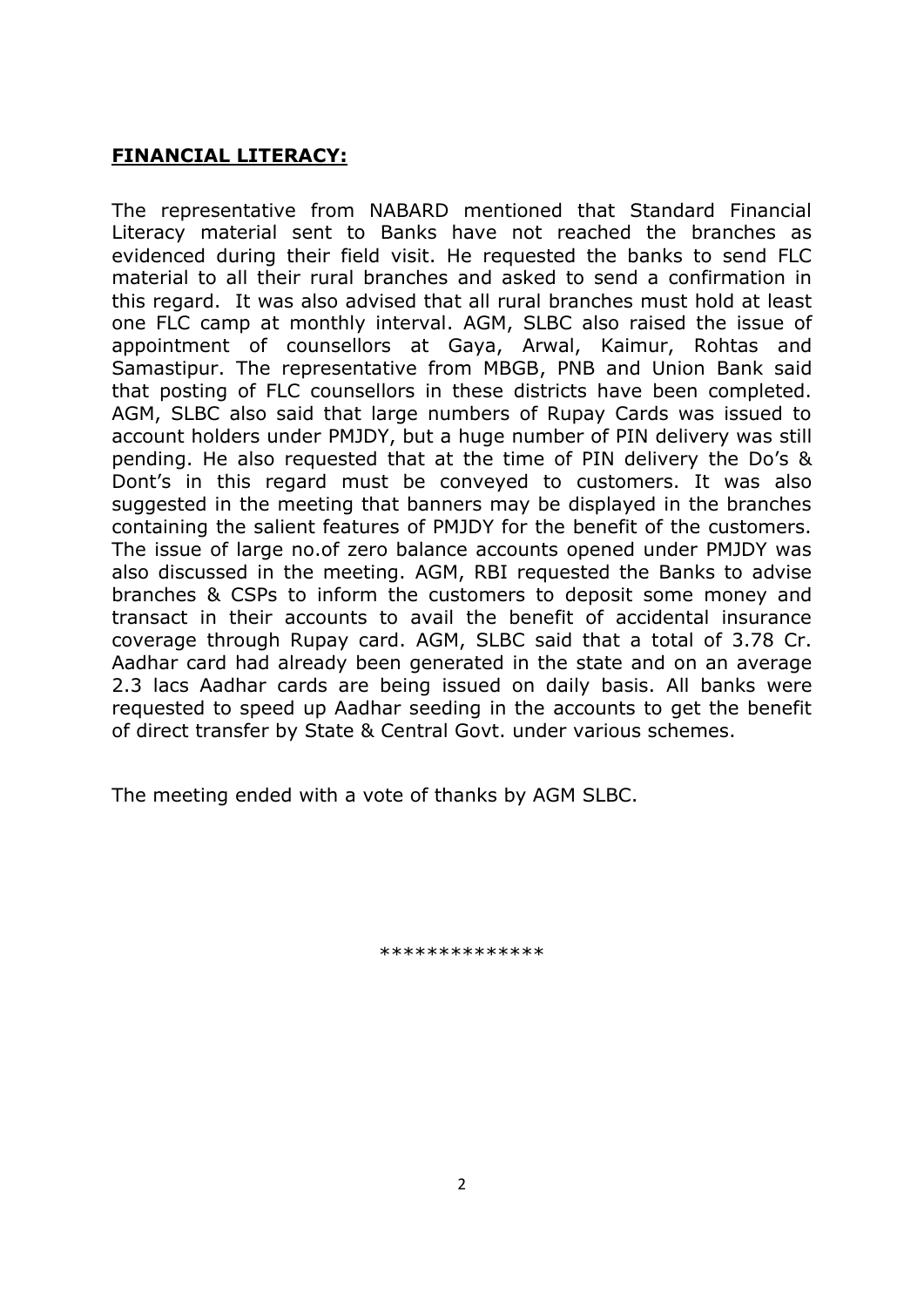#### **ACTION POINTS OF 24 th MEETING OF SLBC SUB-COMMITTEE ON BRANCH OPENING & IT-ENABLED FINANCIAL INCLUSION HELD ON 23.03.2015**

| SI.<br>No.     | <b>Action Points</b>                                                                                                                                                                                                        | Action to be taken by |
|----------------|-----------------------------------------------------------------------------------------------------------------------------------------------------------------------------------------------------------------------------|-----------------------|
| 1              | Banks to open 5% B&M Branch out of their   All Banks<br>allotted villages with population below 2000 &<br>send quarterly report in this regard by 10 <sup>th</sup> of the<br>succeeding month for onward submission to RBI. |                       |
| $\overline{2}$ | Banks to provide their Branch expansion plan for   All Banks<br>2015-16 to SLBC by 15th Apr'2015.                                                                                                                           |                       |
| 3              | Banks to ensure and confirm to SLBC by All Banks<br>15.04.2015 that each SSA is covered by either a<br>B&M Branch or a fixed location BCA/Bank Mitra                                                                        |                       |
| 4              | Banks should continue organizing Financial   All Banks<br>Literacy Camps with special focus on usage of<br>Rupay Card and claim of accidental insurance                                                                     |                       |
| 5              | Aadhar seeding must be taken up on priority<br>basis.                                                                                                                                                                       | All Banks             |

**…………\*\*\*\*\*\*\*\*\*\*\*……………**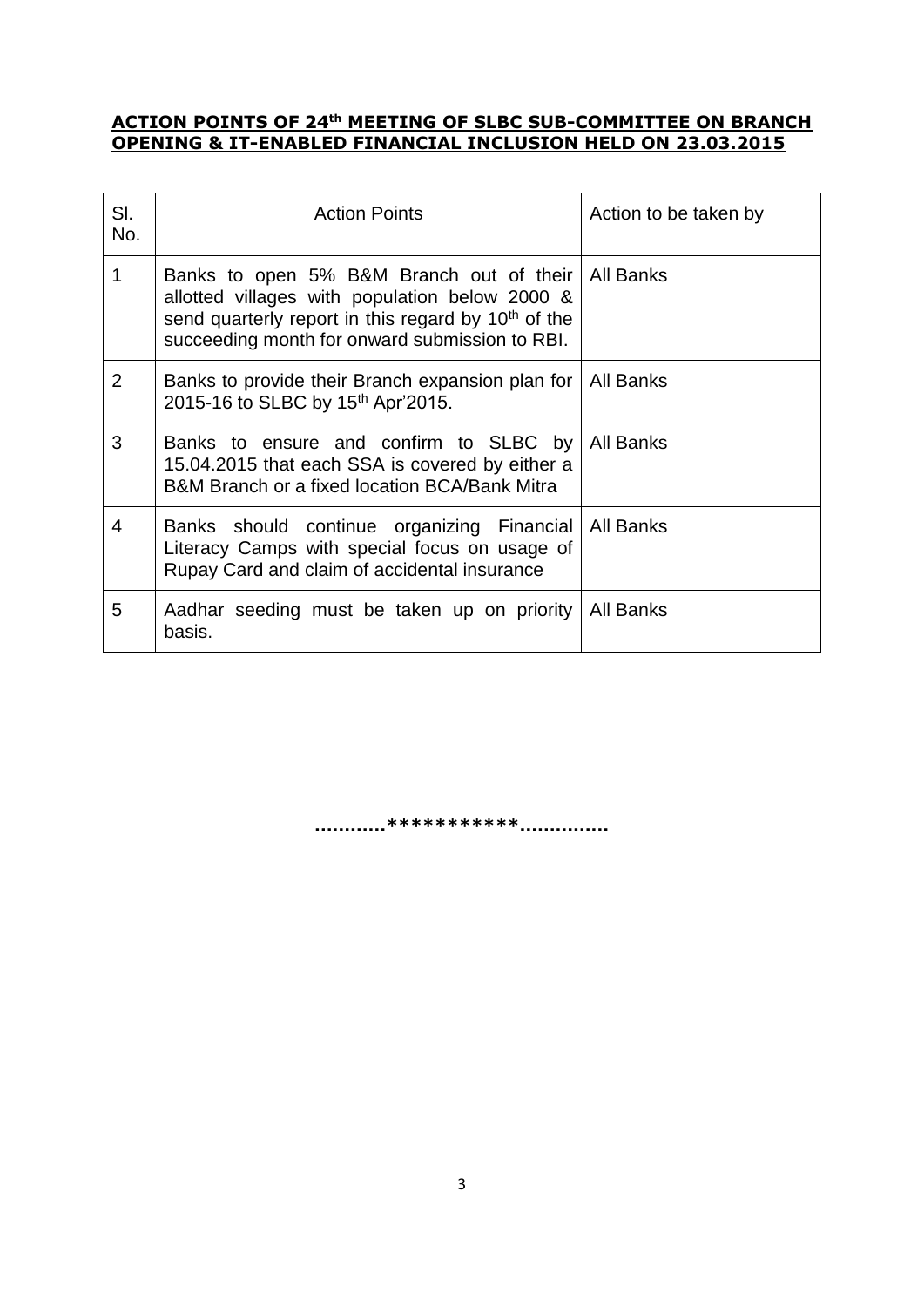### **24th SUB- COMMITTEE MEETING OF SLBC ON BRANCH OPENING & IT-ENABLED FINANCIAL INCLUSION HELD ON 23.03.2015 AT SBI, LHO, PATNA**

## **Annexure-I**

| SI.<br>No.     | <b>Name of the Participant</b>  | <b>Designation / Office</b>                         |
|----------------|---------------------------------|-----------------------------------------------------|
| 1              | Mrs. Vijayalakshmi              | Chief Executive Officer, BRLPS, Patna               |
| $\overline{2}$ | Shri Niranjan Kumar Verma       | Assistant General Manager, RBI, Patna               |
| 3              | Shri Dhruv Kumar                | Assistant GenerAl Manager, NABARD, Patna            |
| 4              | Shri Satish Kumar Singh         | Assistant General Manager, SLBC,<br>SBI, LHO, Patna |
| 5              | Shri Shibanad Prasad            | Assistant General Mananger, SBI,<br>LHO, Patna      |
| 6              | Shri Harsh Chopra               | Assistant General Manager, PNB,<br>Patna            |
| $\overline{7}$ | Shri Rajeev Khanna              | Assistant General Manager, Allahabad<br><b>Bank</b> |
| 8              | Shri R. K. Agarwal              | General Manager, Madhya Bihar<br><b>Gramin Bank</b> |
| 9              | Shri Shekhar kumar<br>Choudhary | Chief Manager, SBI, LHO, Patna                      |
| 10             | Shri Narendra Kumar Sinha       | Chief Manager, Union Bank of India                  |
| 11             | Shri Ranjeet Singh              | Chief Manager, UCO Bank                             |
| 12             | Shri Sanatan Haloi              | Chief Manager, Central Bank of India                |
| 13             | Shri A.K. Choudhary             | Nodal Officer, Bihar Gramin Bank                    |
| 14             | Shri Prabhakar Kumar            | Sr. Manager, Bank of Baroda                         |